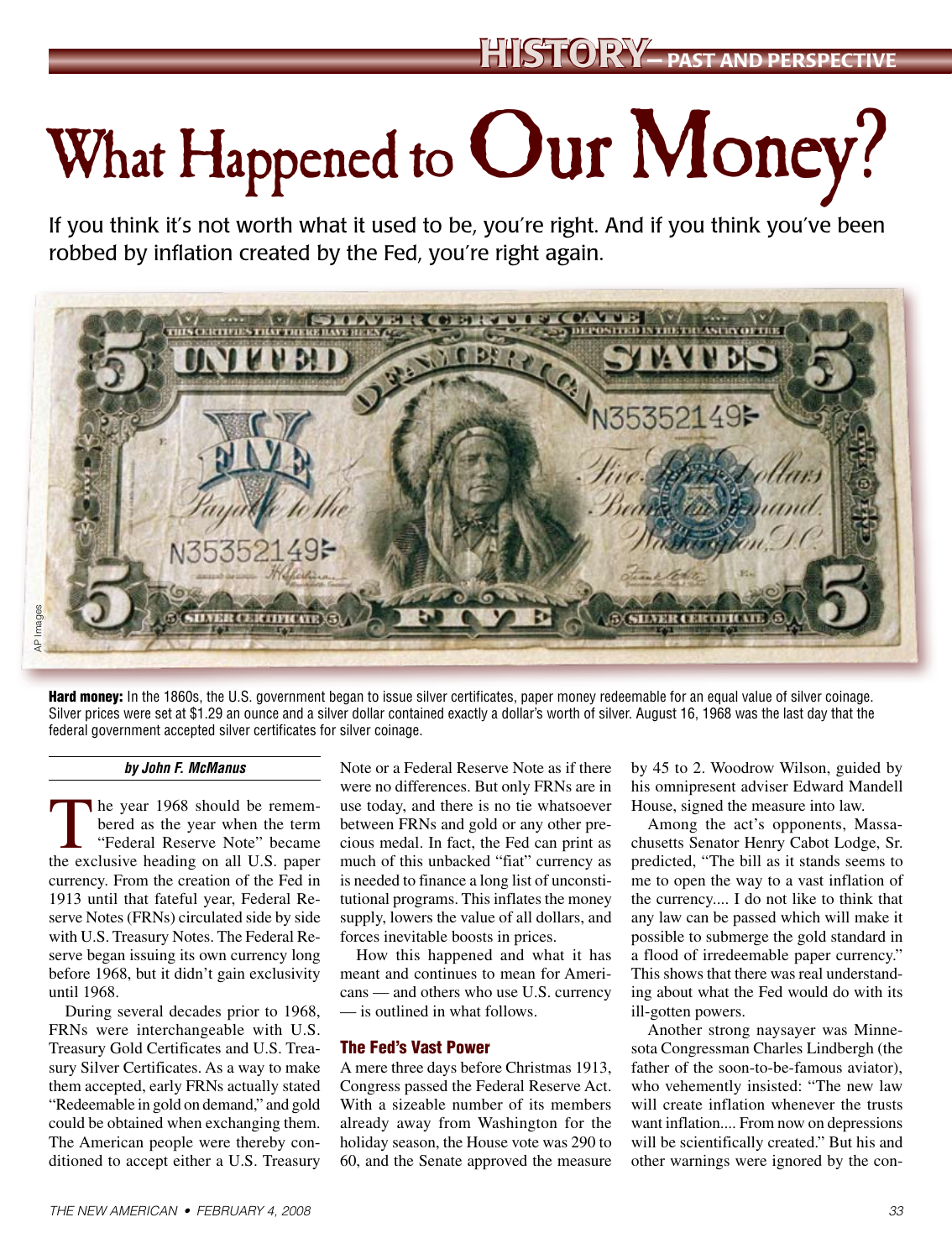## HISTORY— PAST AND PERSPECTIVE

**One opponent of the Federal Reserve Act was Minnesota Congressman Charles Lindbergh (the father of the soon-tobe-famous aviator), who insisted: "The new law will create inflation whenever the trusts want inflation.... From now on depressions will be scientifically created."**

gressional majority and the Fed was given authority to establish its grip on our nation's economic life.

Could the Fed actually create a depression, as Congressman Lindbergh contended? In 1932, three years after the Great Depression began ravaging our nation, Congressman Louis McFadden, the chair-

man of the House Banking and Currency Committee, declared of the Depression: "It [the depression] was not accidental. It was a carefully contrived occurrence.... The international bankers sought to bring about a condition of despair here so that they might emerge as the rulers of us all."

Do the international bankers sitting atop the Federal

Reserve actually have such power? Yes they do. They can flood the nation with new currency to create a temporary boom, and they can retract the amount of currency and bring on a recession, even a depression. This is exactly what happened during the period leading up to the Great Depression of 1929.



Fort Knox holds 147.3 million troy ounces of the United States' approximately 276 million ounces of gold. Even at present gold values of \$890 an ounce, these holdings are worth only \$131.1 billion. In comparison, the U.S. national debt exceeds \$9 trillion.

Throughout the decade known as "The Roaring Twenties," interest rates remained low as a result of the Fed's "easy money" policy, and the entire nation enjoyed a boom. But in 1929, the Fed put the brakes on money creation and used its power to raise interest rates. European investors, unwilling to borrow at those higher rates, began deserting the American stock market. The stage was now set for the end of the boom. Other factors, such as the precipitous insistence by New York bankers for payment of broker call loans, contributed to the collapse. Brokers dumped stocks in order to pay for the loans and this depressed the market. Many were heavily exposed with those broker loans, and they used up their assets to meet the sudden demand to retire them. Troubled small banking institutions expected the Fed to come to their aid, but no such assistance arose

> and thousands of these institutions closed their doors. The nation was suddenly in a depression.

> Of course, those who were aware that such events were about to occur took advantage of the coming downturn and sold their stocks for a high price. When the market collapsed, these "insiders" reentered the market and bought large quantities of stock at bargain-basement prices. Among those who profited handsomely were Bernard Baruch, Henry Morgenthau, Douglas Dillon, and Joseph P. Kennedy.

### More Power Flows to the Fed

Though the Fed was able to exercise powers greatly harming the economy back in the 1920s, it is an even more powerful institution today. This growth in Fed power was intended from the beginning. After being advised that the act creating the Federal Reserve had been approved, German-born financier Paul Warburg, who more than anyone was the Fed's actual architect, remarked to E.M. House, "Well, it hasn't got quite everything we want, but the lack can be adjusted later by administrative process." Here we had a classic example of getting something on the books that could later be made quietly more powerful.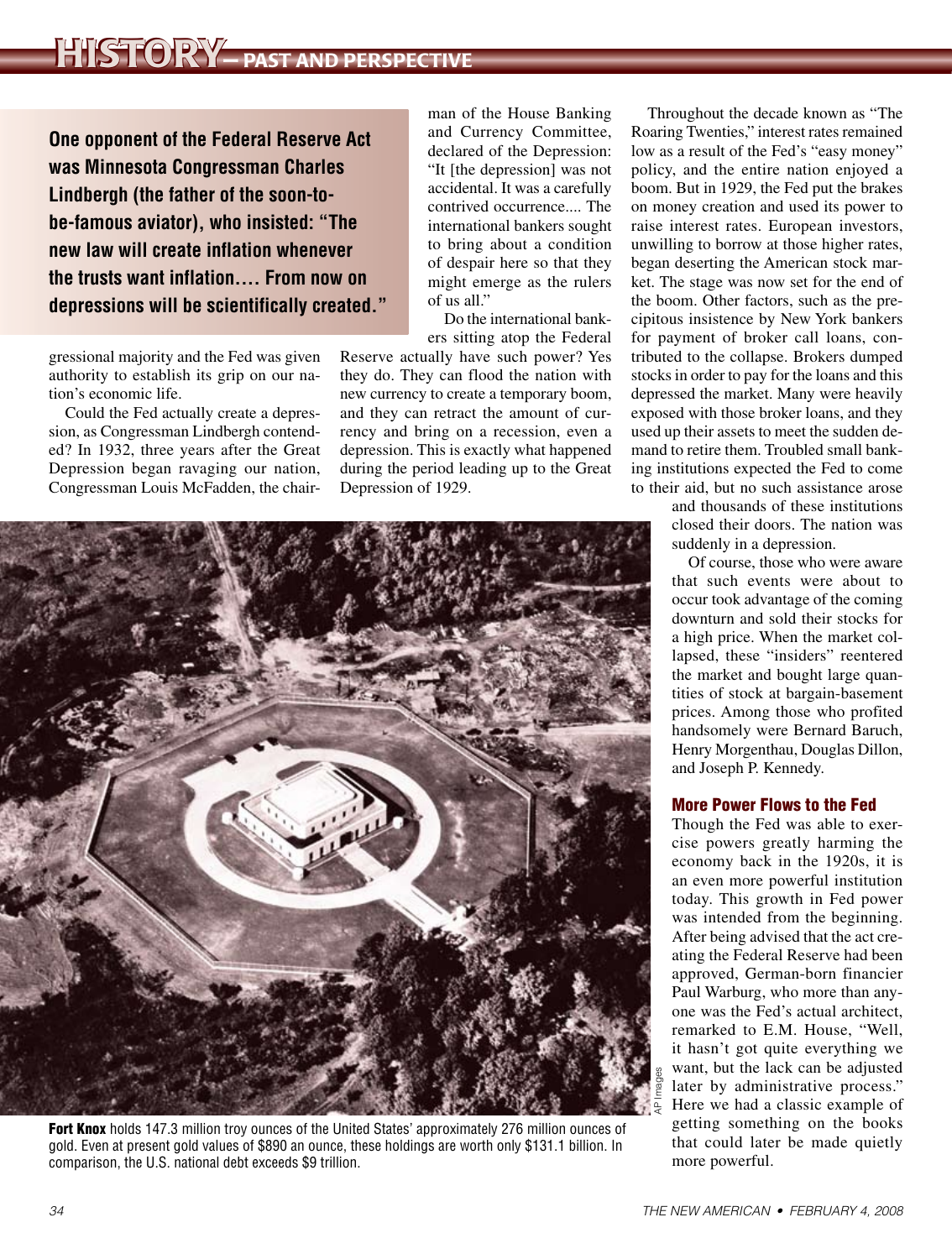During the early years of the Fed, the nation was still on the gold standard. That changed when President Franklin D. Roosevelt used the dark days of the Depression to convince Congress to cancel the gold standard in 1933. No longer could paper money of any variety be exchanged for gold, and the American people were actually forbidden by law to own gold. But U.S. Treasury Silver Certificates were still circulating and holders of either these or FRNs could exchange their paper for silver. That all changed in 1968, when Congress and President Nixon arranged to cancel the last remaining pledge to provide precious metal for our nation's currency, the promise printed on a Silver Certificate that it could be redeemed for silver. Simultaneously, silver coinage was replaced by today's copper-nickel "sandwich" coins. For the past  $\frac{1}{3}$ four decades, U.S. currency has

been backed by nothing, and the amount circulating has constantly been increased.

AP Images

During the years when these transformations were being made, the once-mighty dollar lost 95 percent of its value. What a nickel could purchase in the 1930s now requires the expenditure of a dollar. Skeptics of bank trustworthiness who stored their dollars in a vault (or in a mattress!) during the past 70 years have seen their value dramatically eroded. In addition to savings, retirement funds, insurance policies, and anything relying on the value of the dollar have also been undermined. Where did all this value go? It was stolen by the Federal Reserve and the U.S. government through a process known as inflation. The increasing of the amount of currency the definition of inflation — can have devastating effects, as was explained in 1920 by British economist John Maynard Keynes. Though Keynes was a socialist, he acknowledged:

By a continuous process of inflation, governments can confiscate, secretly and unobserved, an important part of the wealth of their citizens. By this method, they not only confiscate, but



**currency — money not backed by anything except trust in a government.**

they confiscate arbitrarily; and while the process impoverishes many, it actually enriches some.... The process engages all of the hidden forces of economic law on the side of destruction, and does it in a manner that not one man in a million can diagnose.

Not only does inflation confiscate the people's wealth, as Keynes correctly noted, it can destroy a nation. In his timeless and extremely valuable 1946 treatise *Economics in One Lesson*, free-market economist Henry Hazlitt noted that "inflation tears apart the whole fabric of stable economic relationships. Its inexcusable injustices drive men toward desperate remedies. It plants the seeds of fascism and communism. It leads men to demand totalitarian controls. It ends invariably in bitter delusion and collapse."

But how long can this process continue? The answer is, "Not forever." It must either cease and be followed by reverting to sound money, or the nation will suffer repudiation of the currency and economic collapse. This is true regardless of what the Fed might do to "stimulate" the economy through money creation or artificially

low interest rates. The Fed may be able to postpone the day of reckoning through its actions, but it cannot do so indefinitely.

Like Hazlitt, Keynes had earlier pointed to inflation's destructiveness. In addition to the passage cited above, the British socialist pointed to Soviet dictator Vladimir Lenin's claim that "the best way to destroy the Capitalist System was to debauch the currency." Keynes wrote: "Lenin was certainly right. There is no subtler, no surer means of overturning the existing basis of society than to debauch the currency."

Had our nation retained the system whereby currency had the backing of precious metal, the dollar's value could not have been eroded. Also, the threat that foreign banks and countries will begin repudiating U.S. currency — by dumping the dollars they now hold and by refusing to accept the dollar in the future — would not loom so ominously. Obviously, our nation's leaders should reverse course and reinstitute a system of honest, non-inflatable currency. But to do so, the Federal Reserve, whose power extends far beyond its ability to inflate the currency, will have to be abolished. Very few are willing to address this need.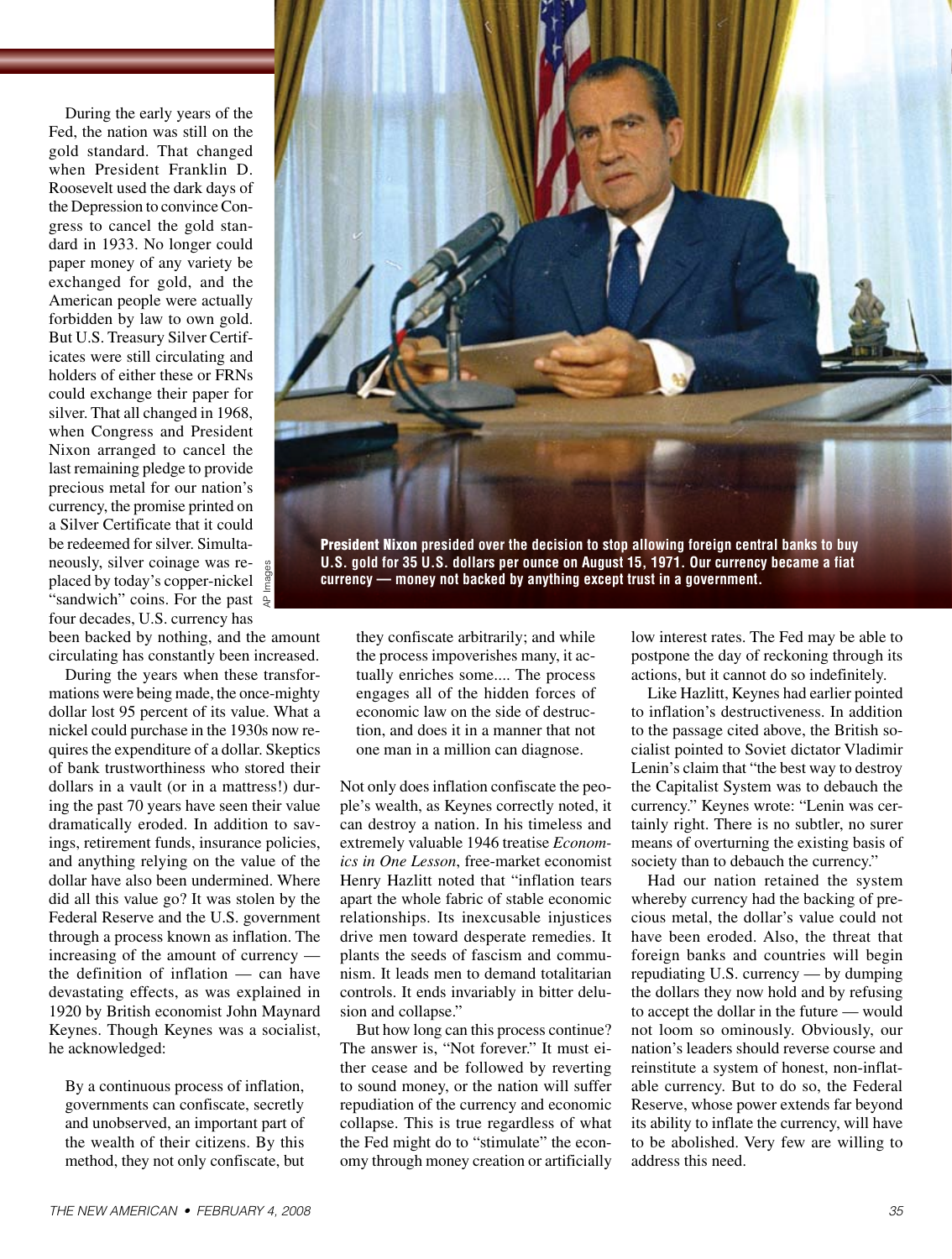## HISTORY— PAST AND PERSPECTIVE



It just lies there: Because gold is no longer used as a principal medium of payment in the United States, the gold stored in Fort Knox and other U.S. depositories is now akin to a collection of library artifacts: it just sits there to be looked at once in a while by a select few.

#### Fed Power Becomes Evident

Counting on an almost complete lack of understanding of its power, the Fed itself arrogantly confirmed its immense clout more than 40 years ago. The Fed's Board of Governors made numerous admissions against self-interest in its own 1963 booklet, *The Federal Reserve System, Purposes and Functions, Fiftieth Anniversary Edition*. It stated: "The Federal Reserve System is the only instrumentality endowed by law with discretionary power to create (or extinguish) the money that serves as bank reserves or as the public's pocket cash. Thus the ultimate capability for expanding or reducing the economy's supply of money rests with the Federal Reserve."

Early warnings from Congress about the illicit power of the Fed had virtually no effect and the power of the new institution kept increasing. Some did continue to send out alarms. In 1964, the House Banking Committee, led by Texas Congressman Wright Patman, issued a *Primer on Money*. It stated: "Although a creature of Congress, the Federal Reserve is, in practice, independent of that body in its policy making.... The Federal Reserve neither requires nor seeks the approval of any branch of Congress for its policies. The system itself decides at what ends its policies are aimed and then takes whatever actions it sees fit to reach those ends."

Also in 1964, Patman stated, "In the United States today, we have in effect two governments.... We have the duly constituted government.... Then we have an independent, uncontrolled and uncoordinated government in the Federal Reserve System, operating the money powers which are reserved to the Congress by the Constitution."

In 1969, Secretary of the Treasury David Kennedy submitted to an interview conducted by the editors of *U.S. News & World Report*. Asked if he approved of the latest credit-tightening moves of the Federal Reserve Board, Kennedy responded, "It's not my job to approve or disapprove. It is the action of the Federal Reserve."

Assessments such as these should have spurred action to curb Fed power, but they fell largely on deaf ears.

Monetary control assures political influence, and those who run the Fed have certainly never been unwilling to flex their ill-gotten muscles to sway an election. In 1988, an article appearing in *U.S. News & World Report* explained how the Fed could favor or harm a political candidate. Monroe Karmin wrote: "In short the central bank wants to strike a pose of neutrality for the contest between George Bush and Michael Dukakis. The Fed will neither plunge the economy into a recession, as [Fed Chairman] Paul Volcker did in 1980 to sabotage

Jimmy Carter's chances for reelection, nor open the money spigots wide, as Arthur Burns did in 1972 to help Richard Nixon win another term"

Is there any American who thinks such awesome power should be possessed by a few largely unknown individuals? Isn't this political clout part of what the Fed's creators sought? The founder of Europe's Rothschild banking dynasty, Meyer Amschel Rothschild, supplied an indication of the importance of power over money when he stated, "Let me control a nation's money, and I care not who writes the laws."

In 1983, behind-the-scenes control in the political arena had been alluded to by *New York Times* columnist William Safire. He wrote about a meeting of top government officials who were discussing monetary affairs. Pointing to the power of the Fed to shape the thinking of the voting public, he wrote: "A Presidential candidate wants a Fed chairman who will swing a little. Comes the spring of '84, if interest rates are climbing upward and hurting housing, the incumbent will want a Fed chairman to start shoveling money like mad — even if it upsets conservatives."

As indicated above, Fed power is enormous, but nothing is done about it. As far back as 1983, the chairman of the privately run U.S. Choice in Currency Commission,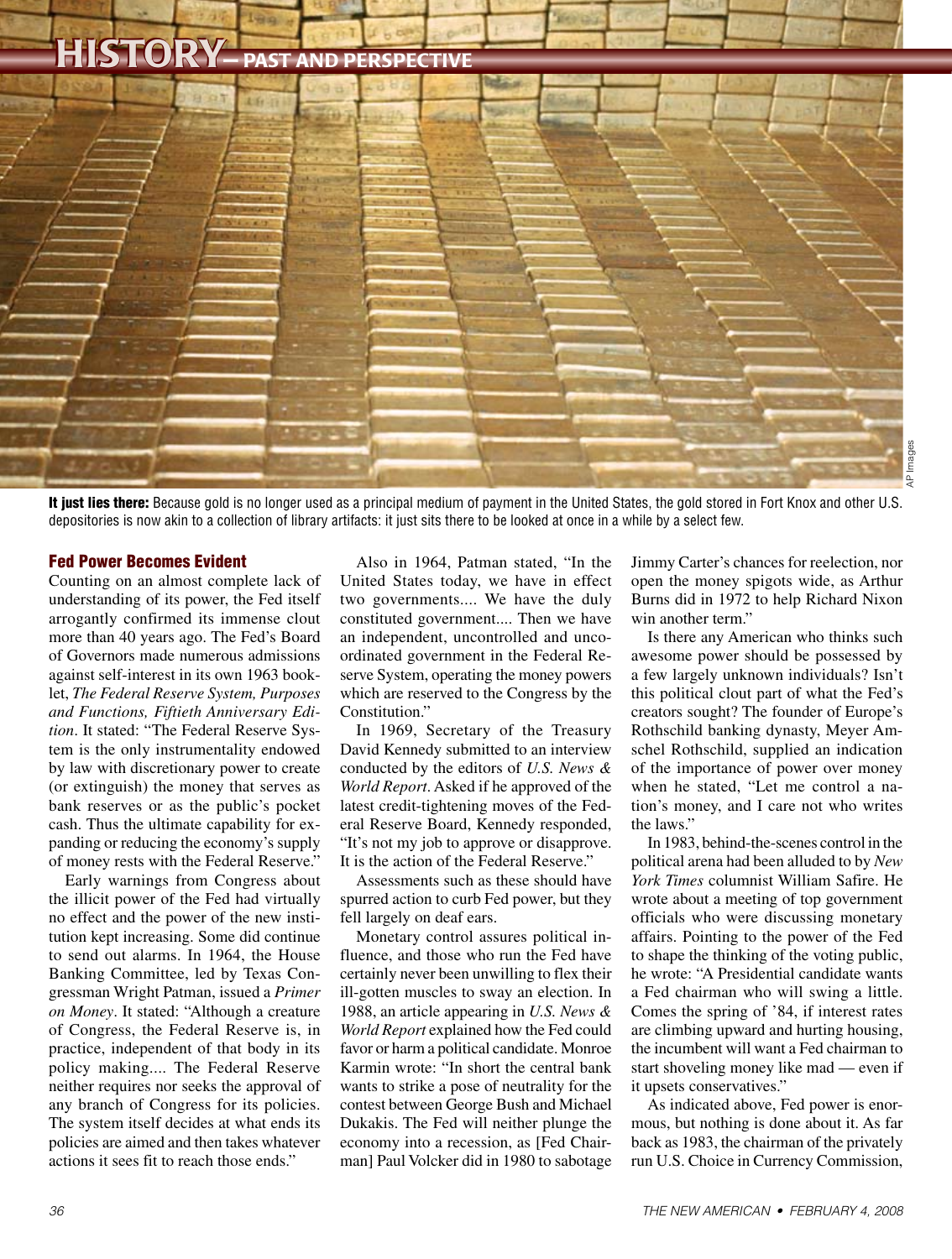James Blanchard, explained that the Fed has always been so secretive and so seemingly complicated that few take the time to study and understand it. He wrote, "The issue is just complex enough that most people who see economists in disagreement are unwilling themselves to form an opinion either way. The status quo wins by default." And the "status quo" is a continuation of Fed power to create a boom or a bust at will, to inflate the currency, to shape the thinking of a sufficient number of voters to spell victory or defeat of a candidate, and for insiders to make a financial killing with advanced knowledge of which way the Fed will direct the nation's economy.

#### Secrecy & Deception From the Outset

Secrecy and deception existed among the Fed's architects even before they created this monster. The 1910 meeting where the Fed was conceived was so secret that it was 25 years before many of its details became known. Conducted at a Jekyll Island, Georgia, resort owned by J.P. Mor-

gan, seven men hammered out the bill that eventually gained passage by Congress three years later. Three of the seven came from the house of J.P. Morgan, two were connected to Rockefeller interests, one just happened to be an assistant secretary of the treasury, and the final of the seven was a representative of Europe's Rothschild banking empire. These men who were representatives of monopoly interests would sell the idea of the Federal Reserve in the name of opposition to monopoly.

In 1935, Jekyll Island participant and Rockefeller banker Frank A. Vanderlip authored the book entitled *From Farm Boy To Financier* in which he admitted being "as secretive — indeed as furtive — as any conspirator" in traveling to Georgia and in attending the meeting. He calmly mentioned that the gathering of the seven men was "the occasion of the actual conception of what eventually became the Federal Reserve System."

The only elected official among the seven was Rhode Island Senator Nelson Aldrich. Future Vice President Nelson Aldrich Rockefeller was named after this Jekyll Island participant. Aldrich's 1909 bill to establish a national bank along the lines of the Fed couldn't gain congressional approval because he was known to be heavily connected to banking interests feared by the American public. After Je-

kyll Island, the bill that came before Congress in 1913 was renamed the Glass Act after Virginia Congressman Carter Glass. Aldrich feigned opposition to the measure in order to deceive the public and many members of Congress.

The leading creator of the Federal Reserve was German-born Paul Warburg, an immigrant who came to the United States in 1902. After marrying into the Loeb family, he became a partner at Kuhn, Loeb and Company where he started earning the princely sum of \$500,000 per year. So

**The 1910 meeting where the Fed was conceived was so secret that it was 25 years before many of its details became known. Conducted at a Jekyll Island, Georgia, resort owned by J.P. Morgan, seven men hammered out the bill that was eventually passed by Congress three years later.**

> important was the Federal Reserve to Warburg that he gave up his enormous salary at Kuhn Loeb in 1913 to become the first Governor of the Board of Directors of the Federal Reserve at an annual salary of a mere \$12,000. Though he was surely kept in comfortable financial circumstances, his willingness to move away from obvious riches demonstrated that the power possessed by the Federal Reserve has always been more important to some than money.

A great deal more can be written about



Jekyll Island, Georgia, **was the place where seven men connected with powerful banking interests gathered and came up with the idea of the Federal Reserve. Fears at the time that the Federal Reserve would be used by banking interests to garner more money and power have since been proven valid.**